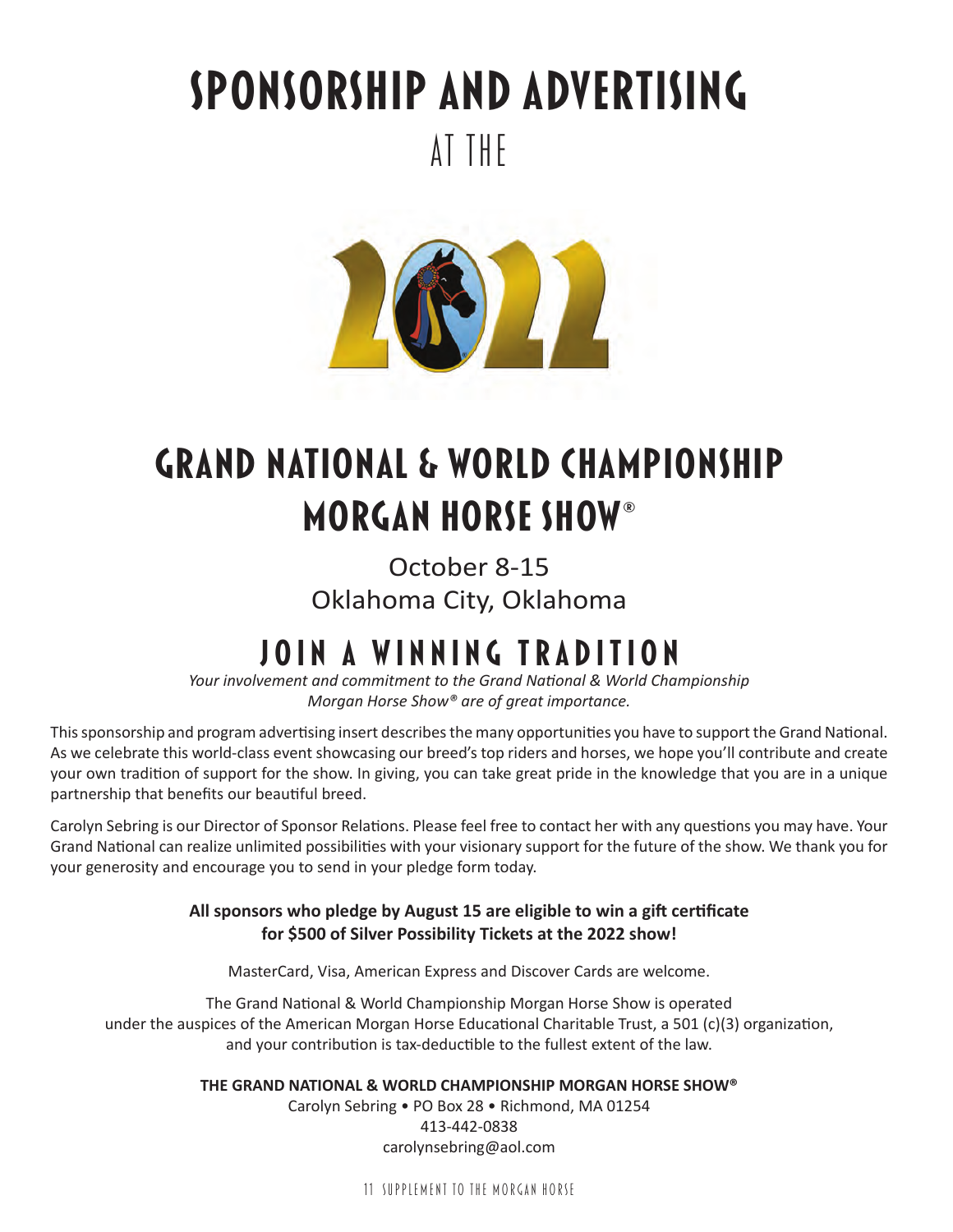| <b>CHOOSE YOUR LEVEL</b><br>OF SUPPORT<br><b>YOUR CHOICE OF:</b><br>Session Sponsor<br><b>OR</b><br><b>World Champion Class</b><br>OR<br>Plaque Sponsor<br>0R | <b>Justin Morgan</b><br>\$4500 | <b>Sherman</b><br>\$3000  | <b>General Gates</b><br>\$2000 | Voodbury<br>\$1500      | nlrush<br>\$1000        | <b>Black Hawk</b><br>\$800 | Ethan Allen<br>\$600        | <b>Daniel Lambert</b><br>\$400    |
|---------------------------------------------------------------------------------------------------------------------------------------------------------------|--------------------------------|---------------------------|--------------------------------|-------------------------|-------------------------|----------------------------|-----------------------------|-----------------------------------|
| Cooler Sponsor<br><b>OR</b><br><b>Class Sponsor</b>                                                                                                           |                                |                           |                                |                         |                         |                            |                             |                                   |
| <b>YOUR CHOICE OF:</b><br><b>Class Sponsor</b><br>OR.<br><b>Youth Activities</b>                                                                              |                                |                           |                                |                         |                         |                            |                             |                                   |
| <b>YOUR CHOICE OF:</b><br><b>Custom Leather Bag</b><br><b>OR</b><br><b>Two Box Seat Covers</b>                                                                |                                |                           |                                |                         |                         |                            |                             |                                   |
| Advertising                                                                                                                                                   | <b>Full Page</b><br>Color      | <b>Full Page</b><br>Color | <b>Full Page</b><br>B/W        | <b>Full Page</b><br>B/W | <b>Half Page</b><br>B/W | Quarter<br>Page B/W        | <b>Business</b><br>Card B/W | Option to<br>reserve paid<br>adv. |
| Box Seats*                                                                                                                                                    | 12                             | 8                         | 6                              | 4                       | 3                       | $\overline{c}$             | $\mathbf{2}$                |                                   |
| <b>Upper Level Reserved Seating</b>                                                                                                                           |                                |                           |                                |                         |                         |                            |                             | $\overline{c}$                    |
| Entry in drawing for \$500<br>Silver Possibility Tickets**                                                                                                    |                                |                           |                                |                         |                         |                            |                             |                                   |
| <b>Show Programs</b>                                                                                                                                          | 2 <sup>1</sup>                 | $\overline{2}$            | $\overline{2}$                 | $\mathbf{1}$            | $\mathbf{1}$            | $\mathbf{1}$               | $\mathbf{1}$                | $\mathbf{1}$                      |
| Your name listed in the show<br>program and on the sponsor<br>banner                                                                                          |                                |                           |                                |                         |                         |                            |                             |                                   |
| Your name announced<br>as a sponsor                                                                                                                           |                                |                           |                                |                         |                         |                            |                             |                                   |
| Option to reserve VIP Parking<br>at \$500 per spot                                                                                                            |                                |                           |                                |                         |                         |                            |                             |                                   |

\* Sponsors may purchase additional box seats for \$100 each

\*\* Pledge must be received by August 15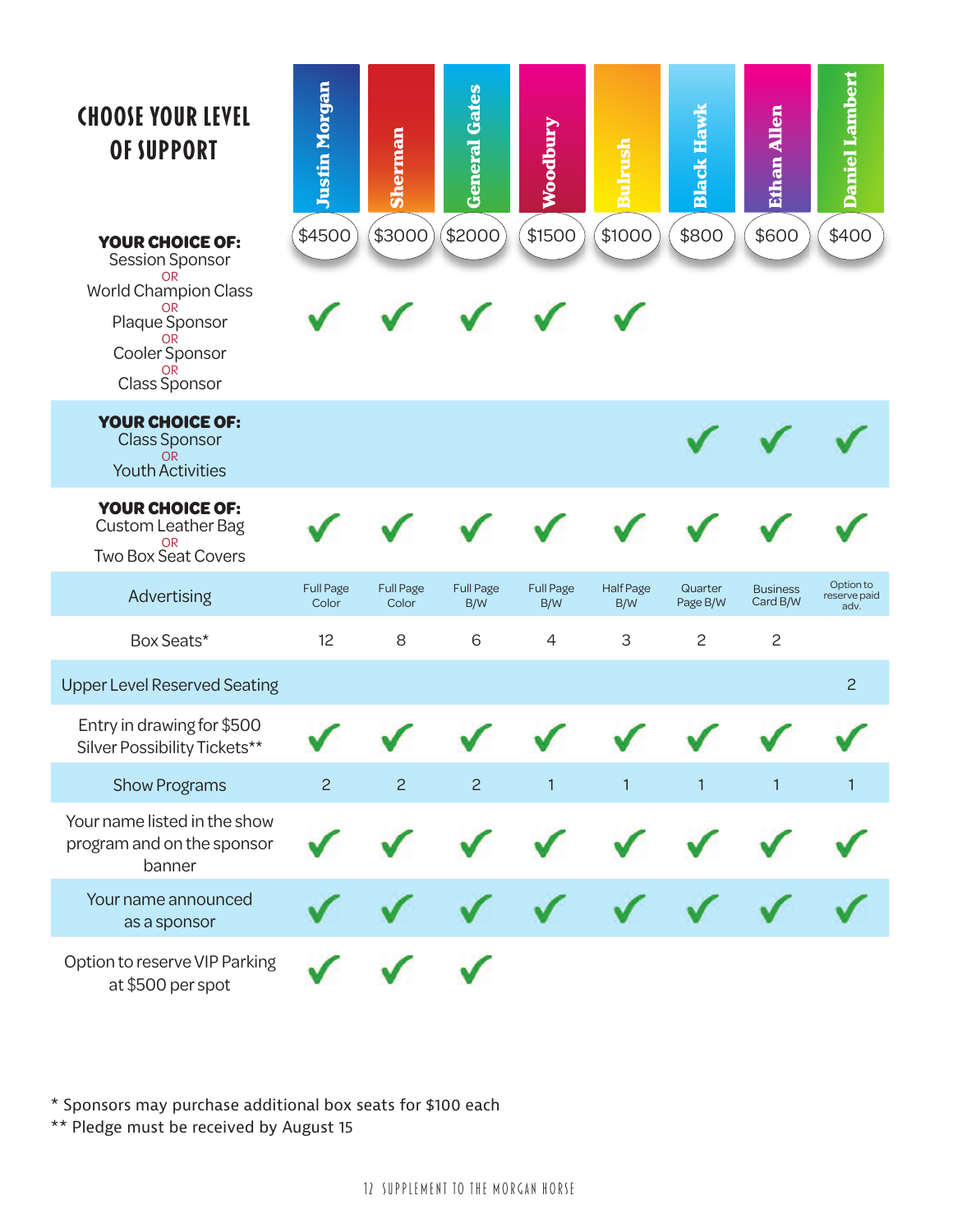### **ADVERTISING**

The Grand National Horse Show Program is a keepsake which exhibitors retain for many years. Advertisers are exposed to a horse-oriented audience during Grand National Week in Oklahoma City, and those people who buy programs keep their issues as reference material for years to come. Become a part of Morgan history by taking advantage of this unique advertising opportunity. Non-Commercial advertising in the Grand National Show Program is available only to Grand National Sponsors.

#### **SPONSOR PACKAGES & ADVERTISING**

Justin Morgan, Sherman, General Gates, Woodbury, Bulrush, Black Hawk and Ethan Allen Sponsors receive complimentary ad credits for use in the Show Program. Daniel Lambert Sponsors have the option of reserving paid advertising space. Sponsorships that include a complimentary ad are welcome to upgrade.

#### **ADVERTISING DEADLINES**

August 10: Show Program ads that are not camera-ready. August 25: Show Program camera-ready ads, supplied by sponsor or agency.

Please note: There will be no exceptions to the deadlines, and we will not be able to include any ads received after the deadline dates.

#### **SPONSOR ADVERTISING UPGRADES & COMMERCIAL ADVERTISING RATES**

Sponsors who advertise may upgrade their ad space using their 2021 sponsorship advertising credit.

#### Sponsor Advertising Rates and Upgrades

| Commercial Rates (Non-owner and non-breeder) |  |
|----------------------------------------------|--|
|                                              |  |
|                                              |  |
|                                              |  |
|                                              |  |

#### **PREMIUM COLOR PROGRAM PAGES WITH SPECIAL PLACEMENT**

The special placement premium ads described above are available only to Sponsors who participate at the \$2000 sponsorship level and above. The prices shown above include the page cost of a four-color ad. The previous year's advertiser has an option until July 1 to renew his/her special placement premium page(s). After July 1, these ad spaces are offered on a first come, first-served basis.

#### **MECHANICAL REQUIREMENTS**

Camera ready ads are accepted and appreciated. We accept highresolution PDF, TIF, or EPS files. If you're planning to send files, please request our electronic file specifications sheet. The program is printed by offset lithography on glossy text, and spiral bound. For spreads with gutter bleed, keep live matter 1/2" from each side of center.

> Trim Size: 8 1/2" x 11" Image Area: 7 1/2" x 10" Bleed: Allow a minimum of 1/8" for trim.

> > SEND AD MATERIAL TO:

The Grand National & World Championship Morgan Horse Show®

Carolyn Sebring PO Box 28 Richmond, MA 01254 413-442-0838 carolynsebring@aol.com